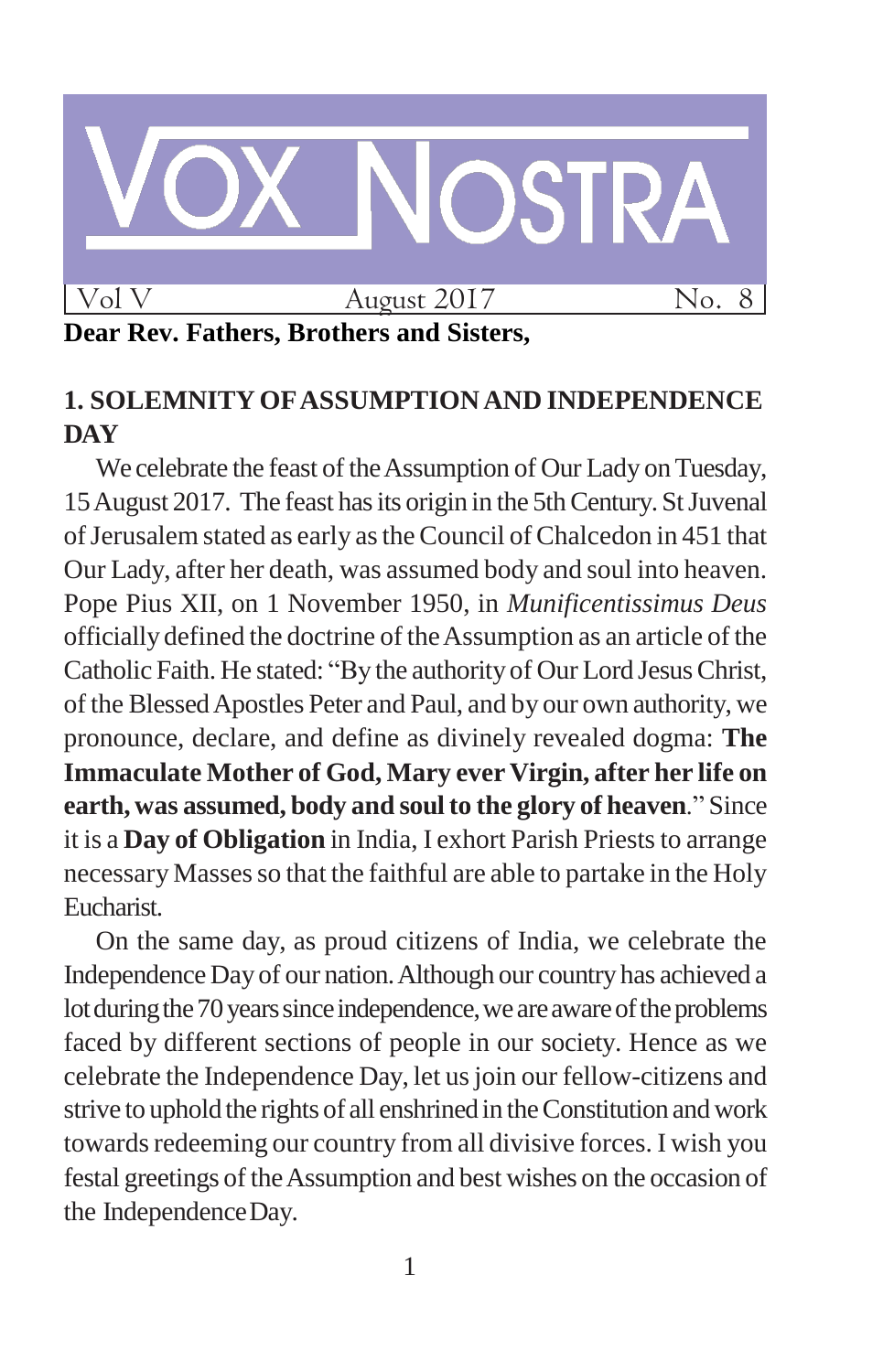# **2. CIRCULAR ON THE BREAD AND WINE FOR THE EUCHARIST**

The Congregation for Divine Worship and the Discipline of the Sacraments has issued a Circular to the Bishops on the **Bread and Wine for the Eucharist** on 15 June 2017, the feast of the Body and Blood of Christ. The Circular reiterates that completely gluten-free hosts are invalid for celebration of the Eucharist. It urges bishops to look at ways to safeguard the validity of the bread and wine used for the celebration oftheEucharist and explainsthat because the bread and wine are no longer exclusively supplied by religious communities but "are also sold in supermarkets and other stores and even over the internet", bishops should set up guidelines, an oversight body and/or even a form of certification to help "remove any doubt about the validity" of the matter for the Eucharist". It also underlies that every bishop "is bound to remind priests, especially parish priests and rectors of churches, of their responsibility to verify those who provide the bread and wine for the celebration and the worthiness of the material."

In our Diocese, the bread and wine for the celebration of the Holy Eucharist is made available at the Bishop's House with the Procurator. I recommend that all Parishes and Religious Houses procure the necessary bread and wine fromtheBishop"sHouse. I also urge Parish Priests to guide the faithful properly whenever they come forward to offer bread and wine as offertory gifts during the Holy Eucharist. You will find the Circular as Annexure 1 on page 9.

#### **3. FEAST OFSTJOHN MARYVIANNEY**

We celebrate the feast of St John Vianney, the universal patron of Priests, on 4August. St Vianney had his priesthood lived to the point where he truly became, more and more, day by day, "another Christ". His priesthood brought himto a most exalted state. "Since the priest is important", he wrote, "the priest will only be understood in heaven. If we were to understand him on this earth, we would die of love.After God, the priest is everything. Leave a parish without a priest for 20 years and beasts will be worshipped there." No one has expressed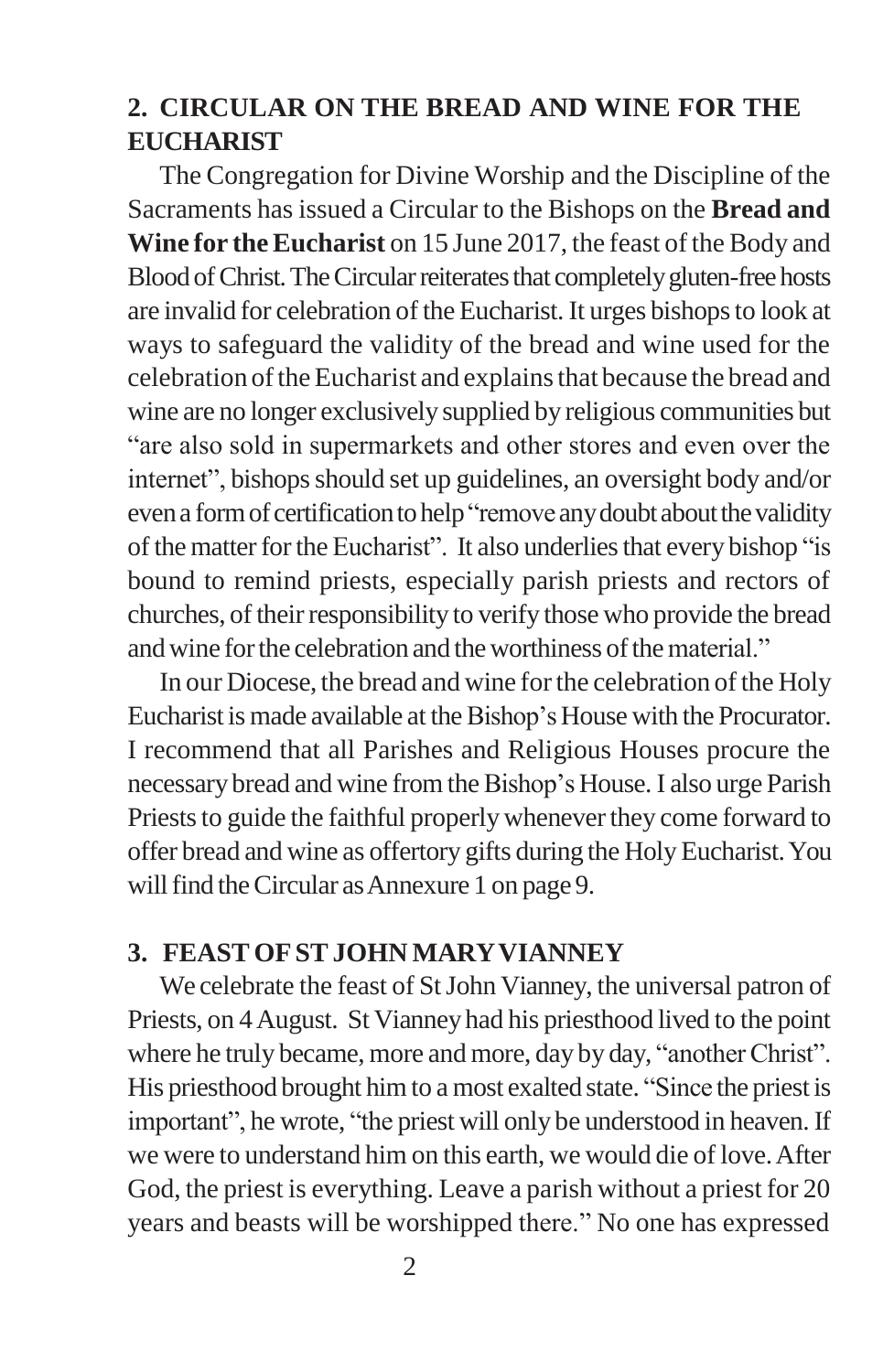better than he how "frightful" it is to be a priest, to have the mandate to absolve people and to make God present in a host: "How a priest isto be pitied when he celebrates Mass as an ordinary event. How unfortunate is a priest without an inner life!"

As we celebrate the feast of St John Vianney, I wish you dear Rev. Fathers, retired and active in service, a very happy Patronal Feast. I invite you to celebrate the day with great devotion so that our priesthood becomes truly rewarding both for ourselves and for the people entrusted to our care. May St John Vianney intercede for us, all.

#### **4. PRISONMINISTRYSUNDAY**

The Prison Ministry Sunday is celebrated on 13August this year. One of the important facets of Jesus' Manifesto, as he proclaimed when he began his public ministry, was to 'free the captives from prison.' Prisoners have to be reformed morally, spiritually, socially and economically, so that on their discharge from prisons, they can become law-abiding citizens, useful to themselves and society.The Church in India underthe banner **PrisonMinistry India** strives earnestlyto help the prisoners to experience the redeeming love of Jesus Christ through visits to them and also to their family members. Our diocesan Prison Ministry unit, under the guidance of Fr Francis Cornelio, also works towards the realization of the goals of Prison Ministry India. Let us extend our wholehearted cooperation to them and pray for their mission onthis Sunday.

### **5.INTERNATIONALDAYOFINDIGENOUS PEOPLES**

The **International Day ofIndigenous Peoples**is observed on 9 August every year, as decided by the United Nations General Assembly on 23 December 1994. The Commission for Tribal Affairs of CBCI has Bishop Vincent Barwa as the Chairman. The tribals in India with distinct socio-culture-language, tradition and history are part of Indian culture and civilization.But they are facing tough challengesto their physical, economic, social, political, environmental and cultural securities leading to tribal 'Ethnocide'. They face systemic discrimination and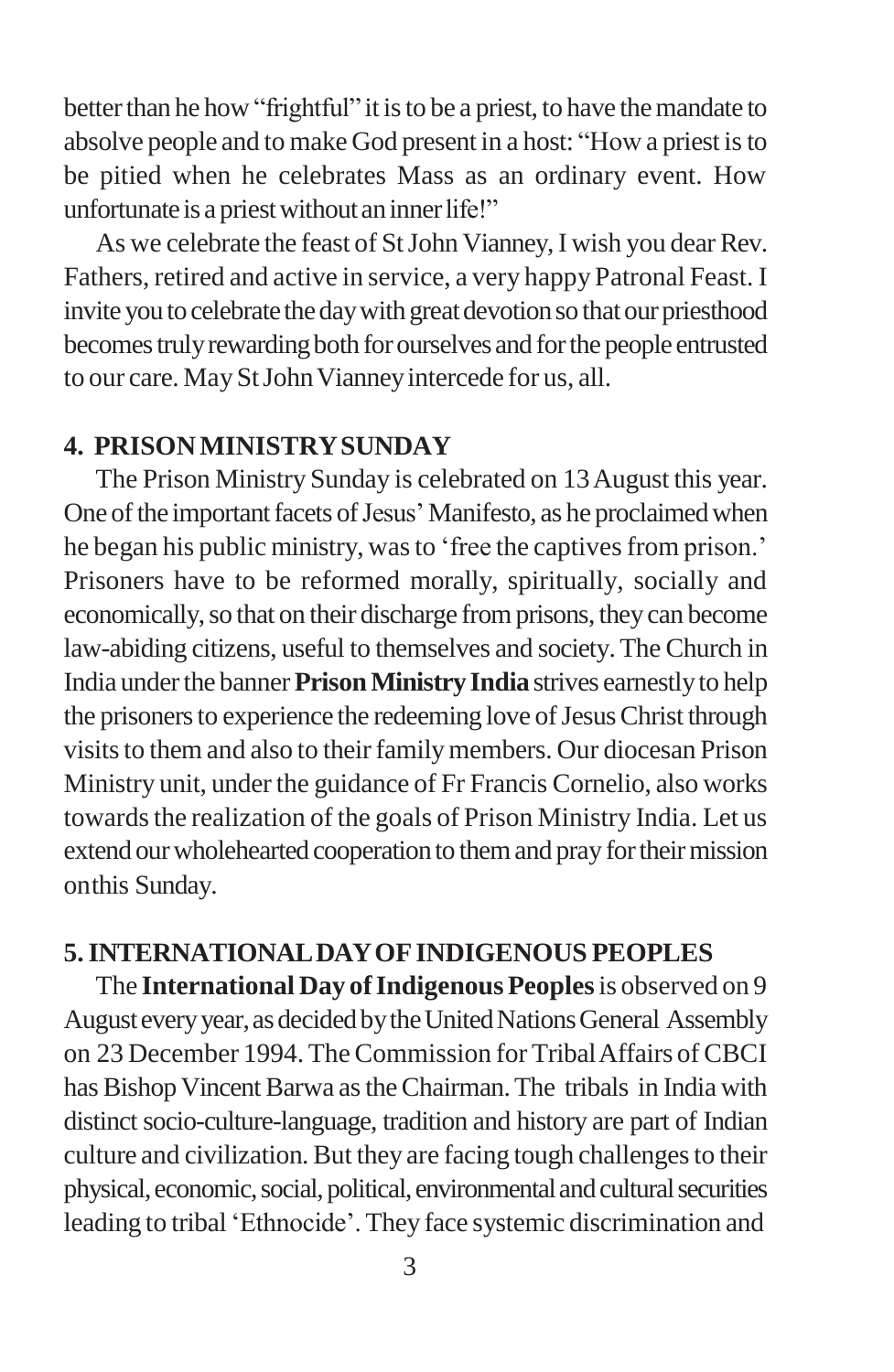exclusion frompolitical and economic power.They continue to be the poorest, the illiterate and the destitute. They are displaced by environmental disasters; are dispossessed of their ancestral lands and deprived of their resources for survival, both physical and cultural. It is therefore critical and urgent that the dignity, rights and needs of Tribals/ Indigenous peoples are discussed and addressed on a priority basis. Let us pray that the work of the Commission for Tribal Affairs may gain success as they work towards the cause of Tribals in India.

### **6. JUSTICESUNDAY**

The Justice Sunday this year falls on 20 August 2017, the Sunday after Independence Day. The CBCI Office for Justice, Peace and Development has chosen the theme : **Peace building through Active and Creative Non-Violence.**Each one of usis called to make a commitment to active and creative non-violence as a means of resolving human conflicts and all forms of social oppression. Pope Francis persuades us to dedicate ourselves prayerfully and actively to banishing violence from our hearts, words and deeds, and to become non-violent people and to build non-violent communities that care for our common home.He appeals usto cultivate nonviolence in ourmost personal thoughts and values. It is his ardent hope that nonviolence becomes the hallmark of our decisions, our relationships and our actions, and indeed of political life in all its forms. Let us pray that Justice and peace may prevail among allsections of oursociety and also support the work of Commission for Justice and Peace in our Diocese especially in establishing "Peace Committies" in our parishes.

# **7. PASTORAL CONSULTATION2017**

During the meeting of the Council of Priests held on 28 June 2017, it was proposed to hold the **Pastoral Consultation for two days on 28 and 29 August 2017**. I hereby approve these days and convoke the same so that the Committee appointed by the CP may go ahead with the necessary preparations. The details of the same are already provided to you in the report of the CP. The first day  $(28th)$  is reserved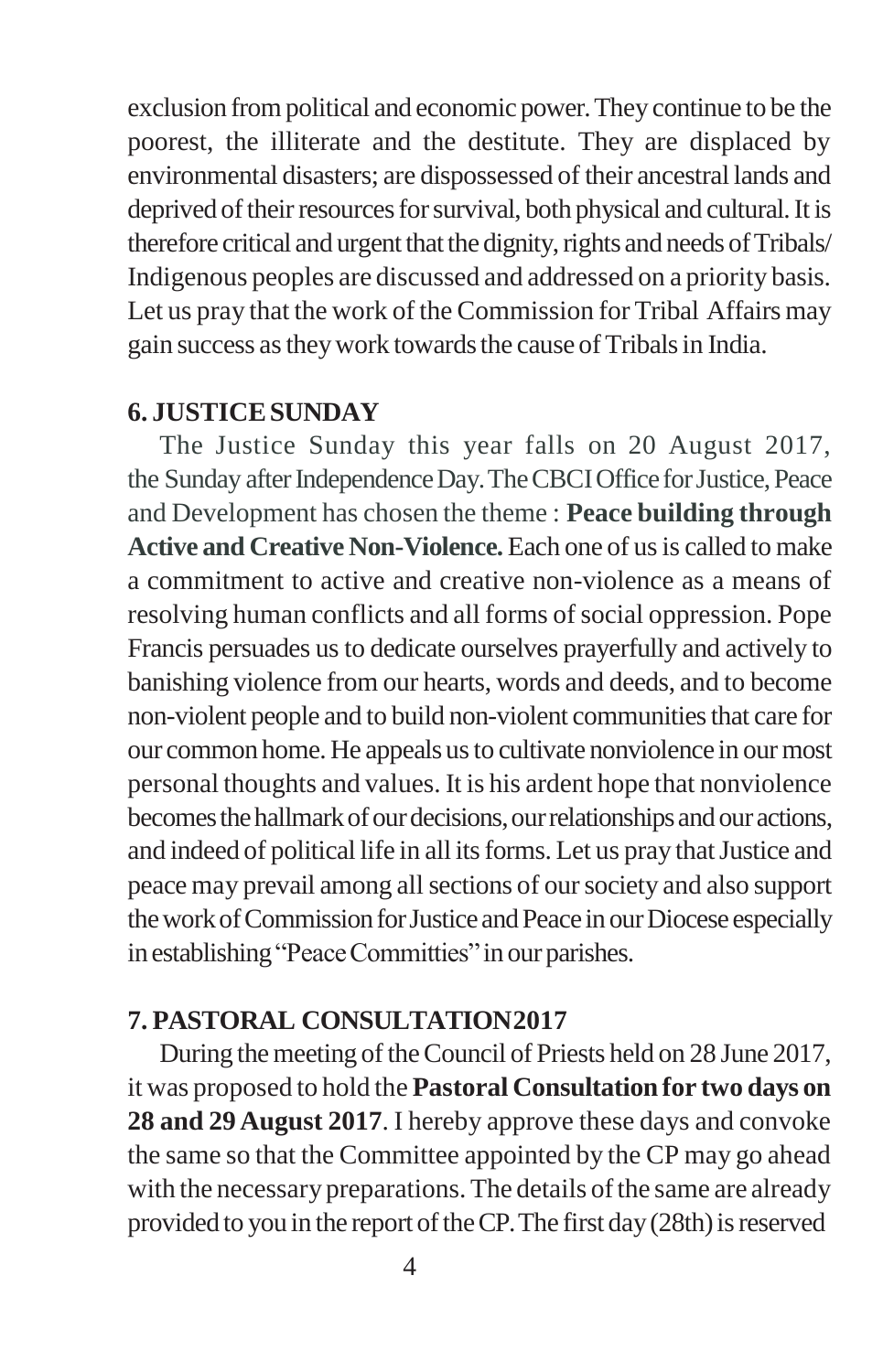for the theme: **Biblical Apostolate among Children, Youth and**  Adults. On the second day (29th), the pastoral issues suggested by Deaneries and approved by the Agenda Committee will be dealt with and the annual General Bodymeeting of PWS also would be held on that day. I expect your whole-hearted support and active participation in this Consultation which definitely would help us streamline the Biblical Apostolate in our Diocese.

# **8.AWORD OFGRATITUDE**

Our Annual Retreat, held from July 9 to 14, was a joyful spiritual experience to all of us.I amdelighted by your active participation in all common spiritual exercises. I thank the preacher, Rev. Fr Joseph Ivel Mendanha, CSsR, for his inspiring sessions, deeply rooted in the Word of God. A special word of thanks to our Deans and all Priests who shouldered the various responsibilities, such as liturgy, singing and other arrangements. I remain grateful to the Director, Rev. Fr Peter D'Souza and his team, for making our stay comfortable and our retreat a pleasant spiritual experience at the Pastoral Institute, Mangalore.

## **9. CLERICAL APPOINTMENT**

Rev. Fr Frederick D"Souza, Parish Priest,ChristChurch, Manipal, has been assigned the additional responsibility of Spiritual Director of Society of StVincent De Paul w.e.f. 06 July 2017.

# **10. DIOCESANDIRECTORY2017**

The new and updated Directory of our Diocese for the year 2017 is ready and available at Rs 75/- per copy at Divya Jyothi and with Fr ChetanLobo at the Bishop"sHouse.

Yours sincerely in Christ,

 $+$  $k$ obo

**+ Gerald Lobo** Bishop of Udupi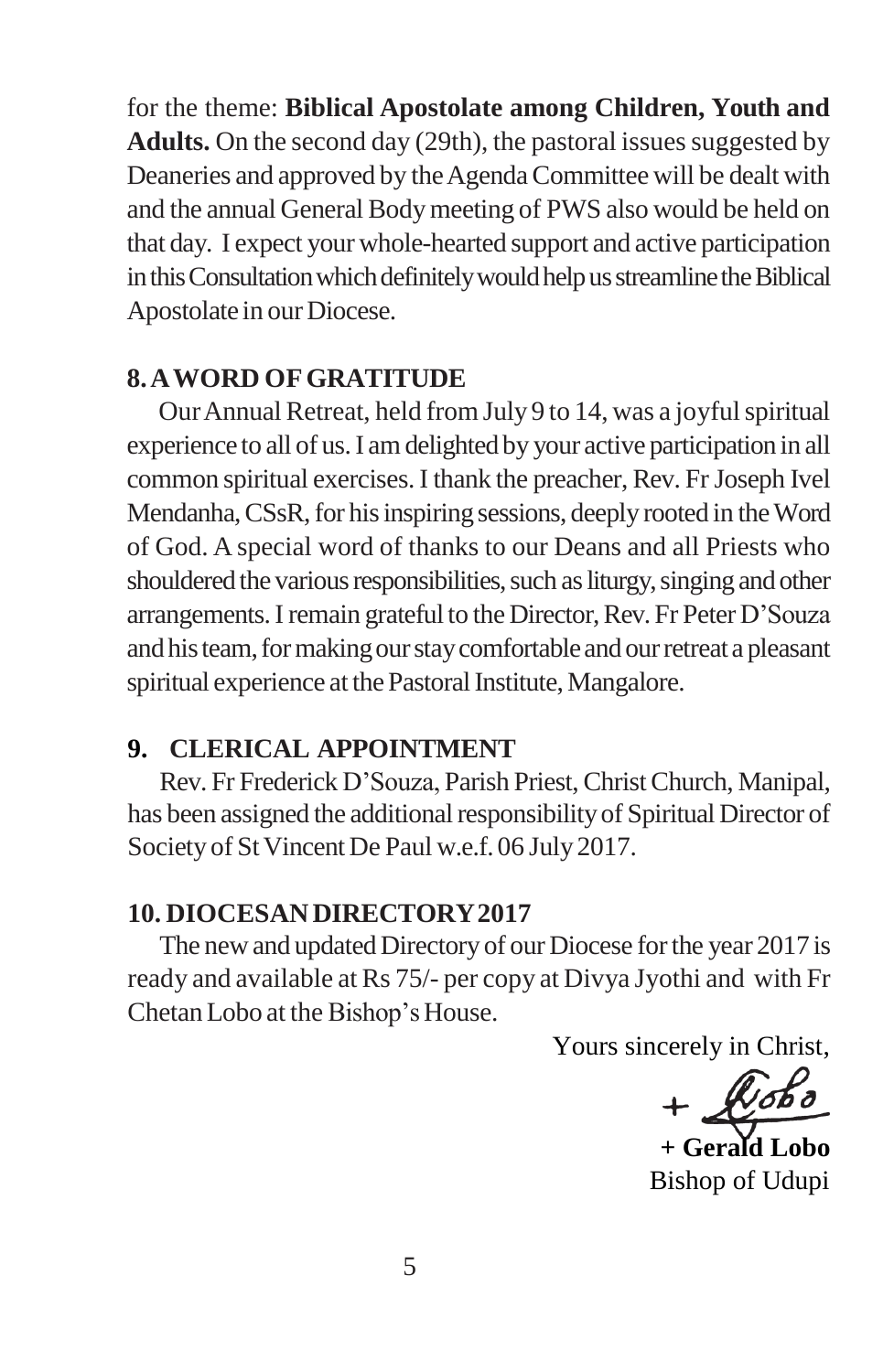# **COMMUNICATION FROM PASTORAL COMMISSIONS**

# **1. DIVYAJYOTHI**

- 06/8/2017 Bible Sundayat Basroor
- 06/8/2017 Liturgical Seminar at Barkur
- 06/8/2017 OFEMatKallianpurDeaneryatBrahmavar–2.30pmto5.00pm
- 13/8/2017 Liturgical Seminar at Belman
- 13/8/2017 Youcat Training at Yuva Samagam- Karkal Attur
- 15/8/2017 Liturgical Seminar at Nakre Chidlren + Adults
- 17/8/2017 Lectors Training at Kalathur
- 20/8/2017 Bible Sunday at Basroor
- 20/8/2017 YoucatTrainingatYuvaSamagam-Belman
- 25/8/2017 Liturgical Seminar at Hirgan
- 25/8/2017 YoucatTrainingatYuvaSamagam-KallianpurCathedral
- 27/8/2017 BibleSundayatMoodubelle
- 27/8/2017 Liturgical Seminar at Piusnagar

#### **Fr Stephen D'Souza Director**

## **2. COMMISSION FOR SCCs**

- 06.08.2017 Milagres Parish (Bible Mirror Method)
- 07.08.2017 Pamboor Parish (BibleMirror Method)
- 13.08.2017 Parish SCC Commission members(Ayog)Kundapur DeaneryConvention
- 15.08.2017 Parish SCC Commission members(Ayog)Kundapur DeaneryConvention